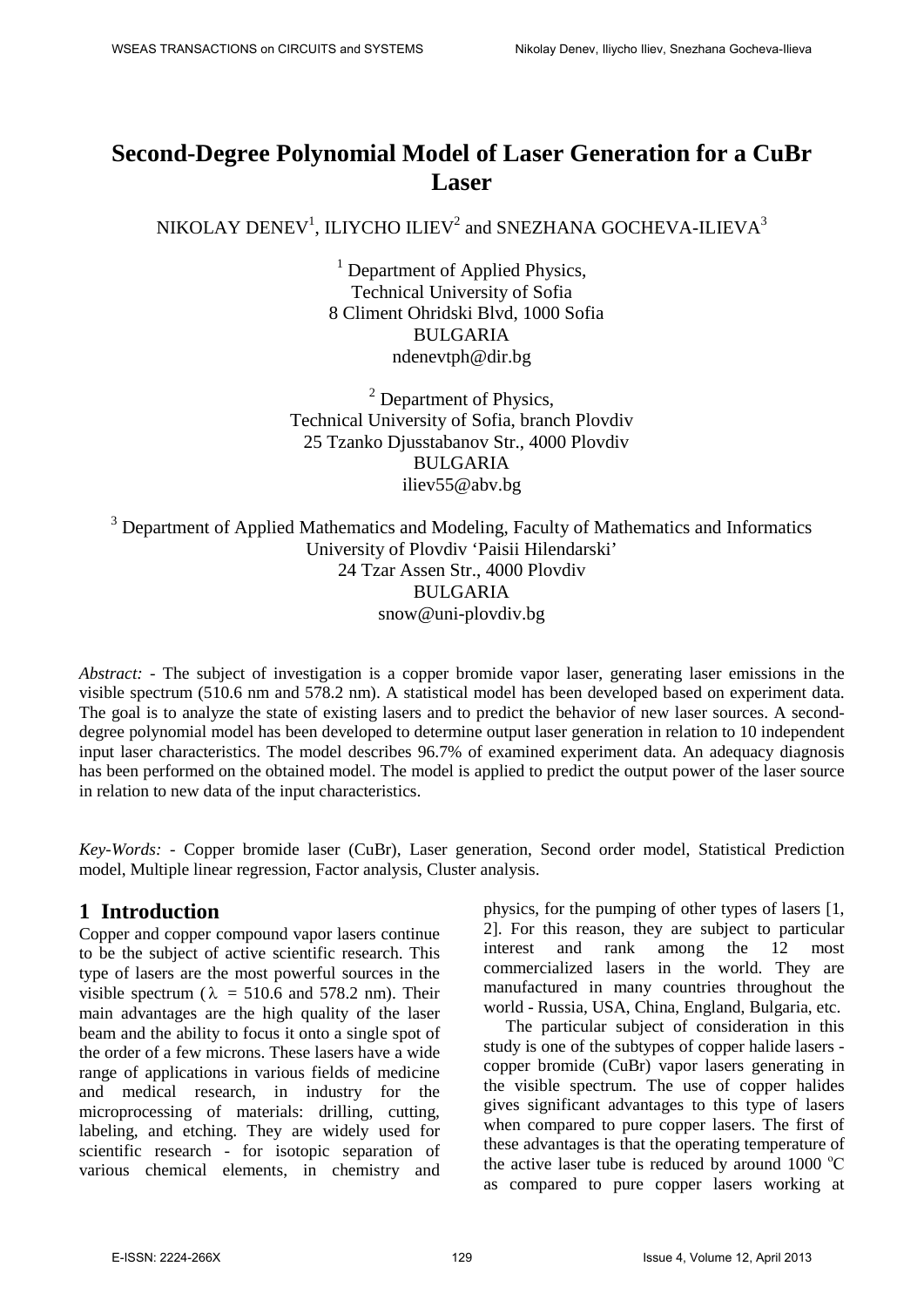temperatures of about  $1500^{\circ}$ C. This allows the use of cheaper material for the manufacture of the laser tube - usually quartz. Another advantage is that CuBr vapor lasers are cooled by air and do not require additional water- or another type of cooling. This makes operating CuBr vapor laser much easier. Simple insulation is used for the active laser volume - mineral- or glass-fiber wool. Another result of the lower operating temperature is the significantly reduced time for initial heating of the charge and time to operational readiness of the device in comparison to pure metal vapor lasers. Furthermore, it has been experimentally established that maintaining an optimal mode of operation at lower temperatures and the use of suitable design materials leads to a significantly longer service life of metal halide vapor lasers compared to that of pure metal vapor ones.

The copper vapor laser is considered to have been thoroughly studied but the work on increasing laser output power continues to be topical because this would broaden its range of applications and commercial significance [1, 2].

In recent years on the base of the big amount of available experiment data on copper bromide laser different statistical models were developed. The aim of these studies is to derive the essential information about the direct relations between the input laser characteristics as geometrical design, applied electrical power, pressure of the neutral gas and others on the output laser characteristics as laser generation and laser efficiency. The main part of the obtained empirical models is presented in [3-7]. More details are given below in section 4.

In this study a new polynomial type regression model, based on all possible terms up to second degree is obtained. The model describes 96.7% of all examined data.

The model is developed by using the IBM SPSS statistical software [8].

### **2 Subject of study**

The subject of investigation is a copper bromide vapor laser which is an original Bulgarian design developed at the Laboratory of Metal Vapor Lasers at the Georgi Nadjakov Institute of Solid State Physics of the Bulgarian Academy of Sciences, Sofia (see [1, 9-10]). A conceptual schematic of the laser source is given in Fig. 1.

Neon is used as a buffer gas. In order to improve efficiency, small quantities of hydrogen are added [1]. Unlike the high-temperature pure copper vapor laser, the copper bromide vapor laser is a lowtemperature one, with an active zone temperature of 500 °C. The laser tube is made out of quartz glass without high-temperature ceramics as a result of which it is significantly cheaper and easier to manufacture. The discharge is heated by electric current (self-heating). It produces light impulses tens of nanoseconds long. Its main advantages are: short initial heating period, stable laser generation, relatively long service life, high values of output power and laser efficiency.



Fig. 1. Construction of CuBr laser tube: 1- reservoirs with copper bromide, 2- heat insulation of the active volume, 3- copper electrodes, 4- inner diaphragms, 5- tube windows.

### **3 Experimental data**

We examine experimental data for various CuBr lasers, published in [1, 11] and included therein literature. By their geometry, the CuBr lasers under consideration are usually classified into three basic groups: small-bore lasers of inside diameter *D*<20 mm, medium-bore lasers of diameter *D*=20 to 40 mm and large-bore lasers of *D*>40 mm.

The total number of data investigated in this paper includes *n*=387 experiments.

The following 10 input laser characteristics (independent variables, predictors) are used: the inner diameter of the laser tube, *D* (mm); the inner diameter of the diaphragms, *dr* (mm); the active-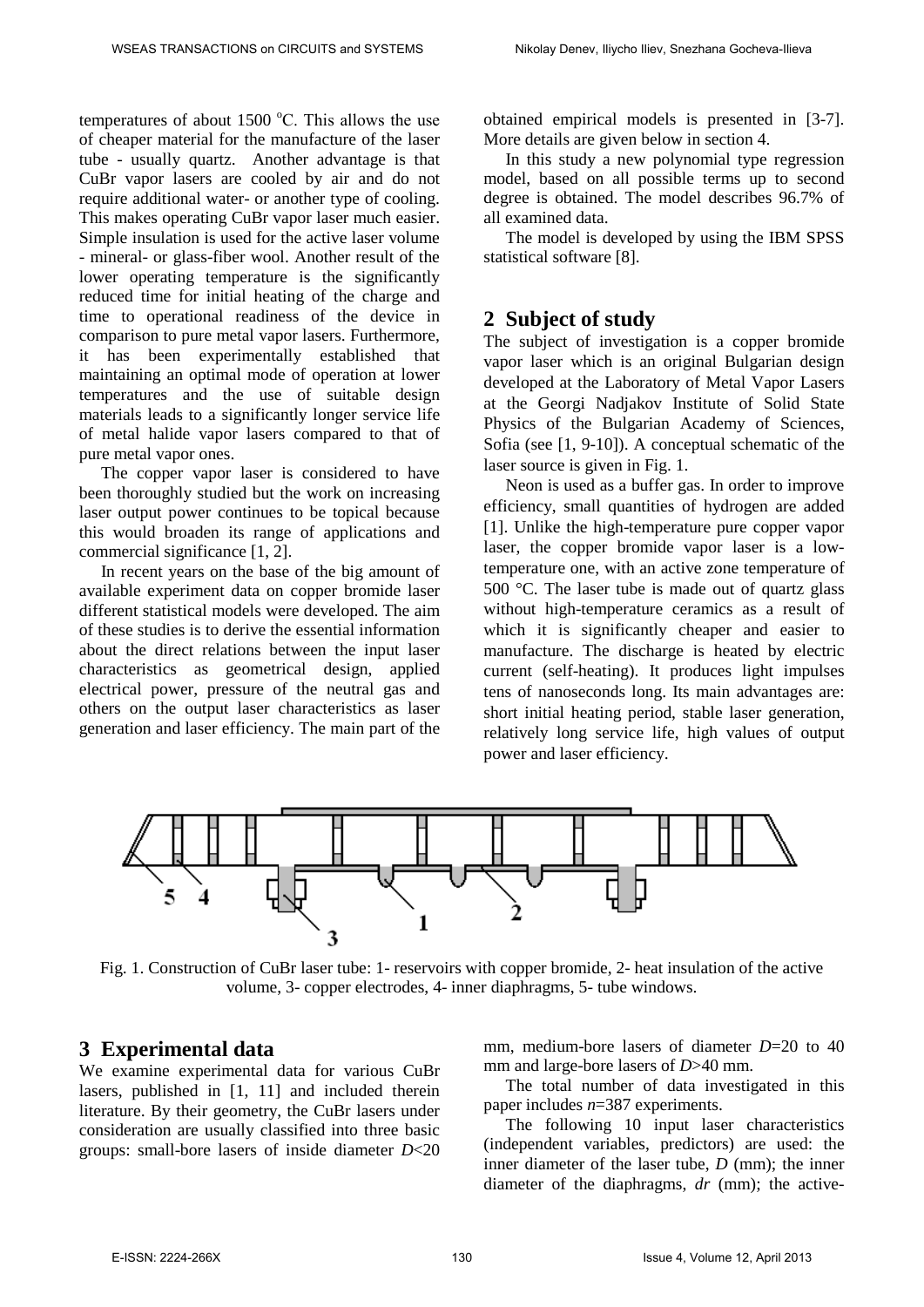volume length (distance between the electrodes), *L* (cm); the supplied electric power, *Pin* (kW); the electric power per unit length (with allowance for 50% loss),  $PL = Pin / L$  (W cm<sup>-1</sup>); the electric pulse repetition frequency, *PRF* (kHz); the buffer gas (neon) pressure, *PNe* (Torr); the additional gas (hydrogen) pressure, *PH*2 (Torr); the equivalent capacitance of the capacitor battery, *C* (nF); and the temperature of the reservoir filled with CuBr, *Tr*  $(^{\circ}C)$ .

The average output laser power (laser generation) *Pout* (W) will be considered as the main dependent variable.

### **4 Analysis of the known parametric regression models of a CuBr laser**

The initial approach requires finding a linear regression relationship of the type:

$$
\hat{P}out = a_0 + a_1D + a_2dr + a_3L + a_4Pin \n+ a_5PH2 + + a_6PL + a_7PRF
$$
\n(1)  
\n+ a\_8PNe + a\_9C + a\_{10}Tr

where  $a_i$ ,  $i = 0,1,...,10$  are the regression coefficients (parameters) to be determined.

The factor and regression analysis [3] performed showed that there is a high degree of correlation between the predictors and that an equation of type (1) is not statistically significant. For this reason, the factor analysis procedure was applied that grouped the independent variables in 3 factors. The factors included only 6 of the 10 predictors and are distributed as follows: *F*1 (*D*, *dr*, *Pin*, *L*), *F*2 (*PL*), and *F*3 (*PH*2). In accordance with the properties of factor analysis there is a high degree of correlation between the variables in each factor. Between the variables, grouped in different factors, there is no such correlation or it is very weak [12, 13].

In this way, using factors as new independent variables a regression equation was obtained of the type:

$$
\hat{P}out = b_0 + b_1F_1 + b_2F_2 + b_3F_3.
$$

This method is called principle component regression [3, 13]. The factor variables are linearly independent and through regression analysis the following linear relationship was established [6]:

$$
\hat{P}out = 40.598 + 29.717F_1 + 4.155F_2 + 12.941F_3
$$
\n(2)

Based on the analysis of the results from [6] and using the stepwise regression method with factor variables, polynomial models of second and third degree were also obtained in the following form:

$$
\hat{P}out = 38.283 + 28.090F_1 + 4.866F_2
$$
  
+11.992F\_3 + 2.336F<sub>1</sub><sup>2</sup> (3)

And

$$
\hat{P}out = 38.270 + 39.511F_1 + 8.243F_2F_3^2
$$
  
+ 8.718F\_3^3 + 6.884F\_3^2 - 2.294F\_1^3 (4)  
+ 3.053F\_2^2F\_3 - 0.976F\_2^3

Table 1 shows that by increasing the order of nonlinearity, the accuracy of the results is improved. This is in accordance with the common polynomial theory of complex systems [14].

It must be noted, that a disadvantage of the applied principle regression models (2)-(4) is that the actual physical variables are "hidden" behind the factor variables. Also the prediction of laser power requires the application of some specialized software and its skilled use. This makes the approach difficult for wider use.

For this reason, the issue of developing nonlinear and polynomial parametric models containing explicitly the 10 independent variables is topical. For the first time such a second-degree polynomial model using the data described above in section 3 was developed in [7]. The resulting regression equation is in the form:

| Table 1. Comparison of the statistical summary of polynomial regression models. |       |                   |
|---------------------------------------------------------------------------------|-------|-------------------|
| Polynomial regression                                                           |       | Std. error of the |
| model                                                                           |       | Estimate          |
| Linear model -eq. $(2)$                                                         | 0.946 | 7.92540           |
| Second order model eq. (3)                                                      | 0.950 | 7.63382           |
| Third order model eq. (4)                                                       | 0.957 | 5.81272           |

Table 1. Comparison of the statistical summary of polynomial regression models.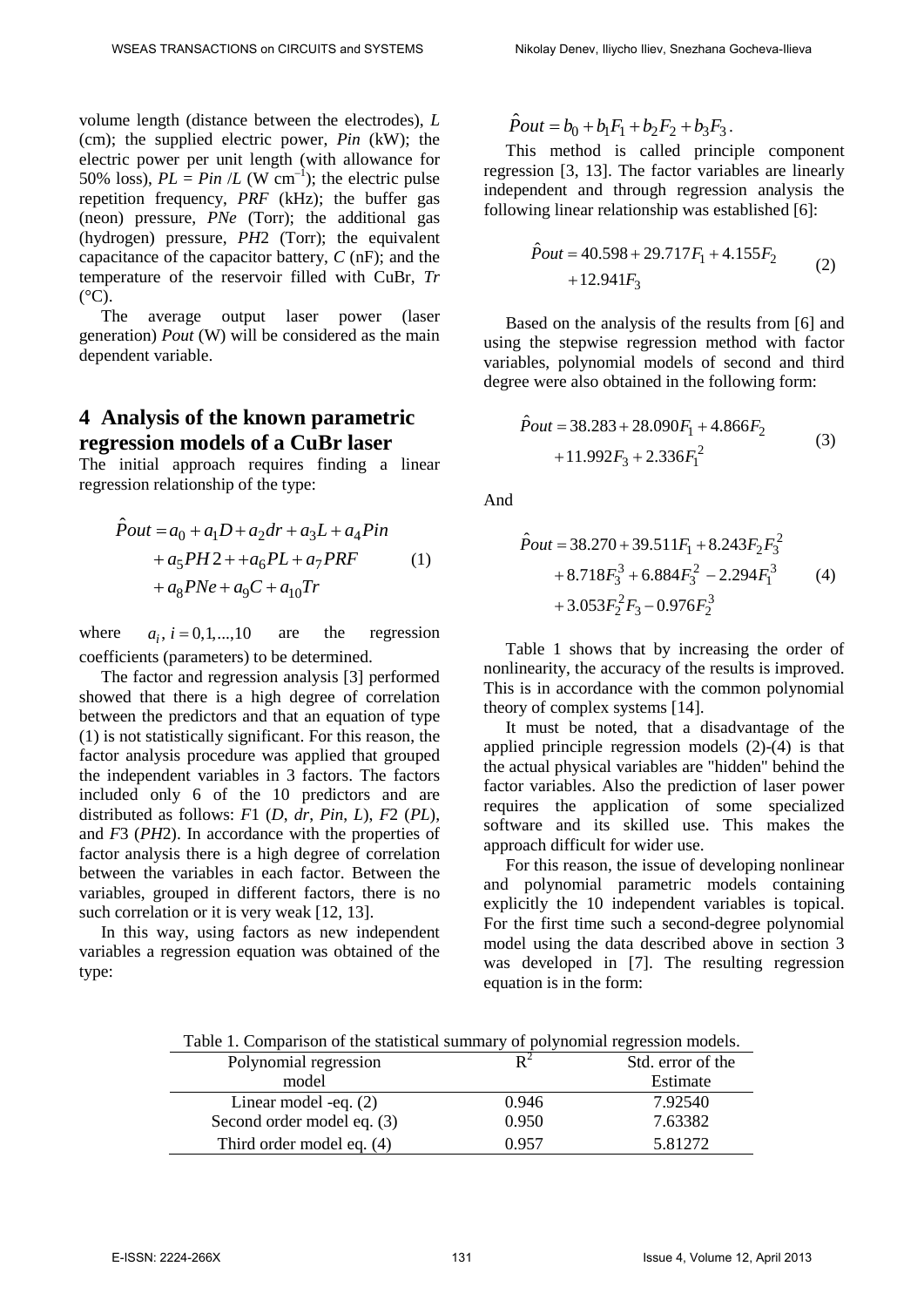$\hat{P}out = -188.821 + 2.728 dr + 38.349 Pin$  $+10.014PL + 126,250C + 11.018Pin.C$ −0.025 Pin.PRF - 7.577 C.PL - 2.517 C.dr +9.766C.PH 2 + 1.643 Pin.PL (5)

The obtained second-degree regression model (5) is partial because out of all possible combinations only 6 of second degree were used: {*Pin.C*}, {*Pin.PRF*}, {*C.PL*}, {*C.dr*}, {*C.PH*2} и {*Pin.PL*}.

The following statistical indexes were obtained: the coefficient of determination of the resulting model (5) is  $R^2 = 0.973$  and the standard error of the estimate is 5.3136, which is better than all currently known parametric models (see Table 1).

In this paper we improve model (5) by developing a complete polynomial type model with terms up to the second degree.

## **5 Complete second-degree polynomial model of laser generation**

#### **5.1 Model construction**

The relationship is to be found in general form, which means that for *Pout* it can be of the type:

$$
\hat{P}_{out} = b_0 + b_1 D + b_2 dr + b_3 L + b_4 P in + b_5 PL + b_6 P_{H2} + b_7 Prf + b_8 P ne + b_9 C + b_{10} Tr + b_{11} D dr \n+ b_{12} D.L + b_{13} D.P in + b_{14} D.PL + b_{15} D.P_{H2} + b_{16} D.PRF + b_{17} D.Pne + b_{18} D.C + b_{19} D.Tr + b_{20} dr.L \n+ b_{21} dr.P in + b_{22} dr.PL + b_{23} dr.P_{H2} + b_{24} dr.PRF + b_{25} dr.Pne + b_{26} dr.C + b_{27} dr.Tr + b_{28} L.Pin \n+ b_{29} L.PL + b_{30} L.P_{H2} + b_{31} L.PRF + b_{32} L.Pne + b_{33} L.C + b_{34} L.Tr + b_{35} Pin.PL + b_{36} Pin.P_{H2} \n+ b_{37} Pin.PRF + b_{38} Pin.Pne + b_{39} Pin.C + b_{40} Pin.Tr + b_{41} PL.P_{H2} + b_{42} PL.PRF + b_{43} PL.Pne \n+ b_{44} PL.C + b_{45} PL.Tr + b_{46} P_{H2}. PRF + b_{47} P_{H2}. Pne + b_{48} P_{H2}.C + b_{49} P_{H2}.Tr + b_{50} PRF.Pne \n+ b_{51} PRF.C + b_{52} PRF.TR + b_{53} Pne.C + b_{54} Pne.Tr + b_{55} C.Tr + b_{56} D^2 + b_{57} dr^2 + b_{58} L^2 \n+ b_{59} Pin^2 + b_{60} PL^2 + b_{61} P_{H2}^2 + b_{62} PRF^2 + b_{63} Pne^2 + b_{64} C^2 + b_{65} Tr^2
$$
\n(6)

Equation (6) includes all 10 variables as first degree terms and all possible combinations of 10 second degree terms with repetition. A total of 66 unknown regression coefficients need to be defined:  $b_i$ ,  $i = 0,1,...,65$ . Of all unknown coefficients, only those which are statistically significant must be selected, in particular those with a significance Sig.<0.05 at usual level of significance 0.05. To this end a stepwise linear regression method was applied with the 65 predictors, given in (6). The stepwise procedure has the advantage of monitoring the level of significance of unknown coefficients. Each coefficient for which the condition Sig.< 0.05 is not fulfilled is removed from the equation and no longer participates in the regression analysis.

Some of the results are presented in Table 2.

It shows that in this case 12 steps were needed to calculate all statistically significant coefficients and to remove all the rest. The obtained regression coefficients of the model are statistically significant at level 0.001.

The ANOVA showed that the overall model (7) is significant with  $Sig = 0.000$ . The goodness of fit indices are as follows: the correlation coefficient is *R*=0.983 and the coefficient of determination is  $R^2$ =0.967; Std. Error of the Estimate = 6.56416.

Table 2 shows that save for the constant  $(b_0)$ , of the 65 predictors in (6) only 10 statistically significant ones remain: *dr.Pin, Pin.C, Pin, Pin2, L.PRF, PRF.C, D.PL, dr.C, D.PH*2, and *С*. Of these only two are linear: *Pin* and *C*, all the rest are nonlinear. The formal approach employed once again confirms that the processes in the active laser volume exhibit strong nonlinear characteristics. The following unstandardized model equation is obtained for *Pout*:

$$
\hat{P}out = -18.308 + 0.686 dr. Pin - 7.567 Pin. C \n+ 27.569 Pin - 4.362 Pin2 - 0.006 L RF \n+ 0.274 PRF.C - 0.030 D. PL - 0.612 dr. C \n+ 0.259 D. PH2 + 18.093 C
$$
\n(7)

Model equation (7) contains 8 of the 10 independent variables: *dr*, *D*, *L*, *Pin*, *PL*, *PRF*, *PH*2, and *C*. It does not include *PNe* and *Tr*.

This means those two quantities influence laser generation insignificantly and in future experimental studies their predetermined optimum values need to be used.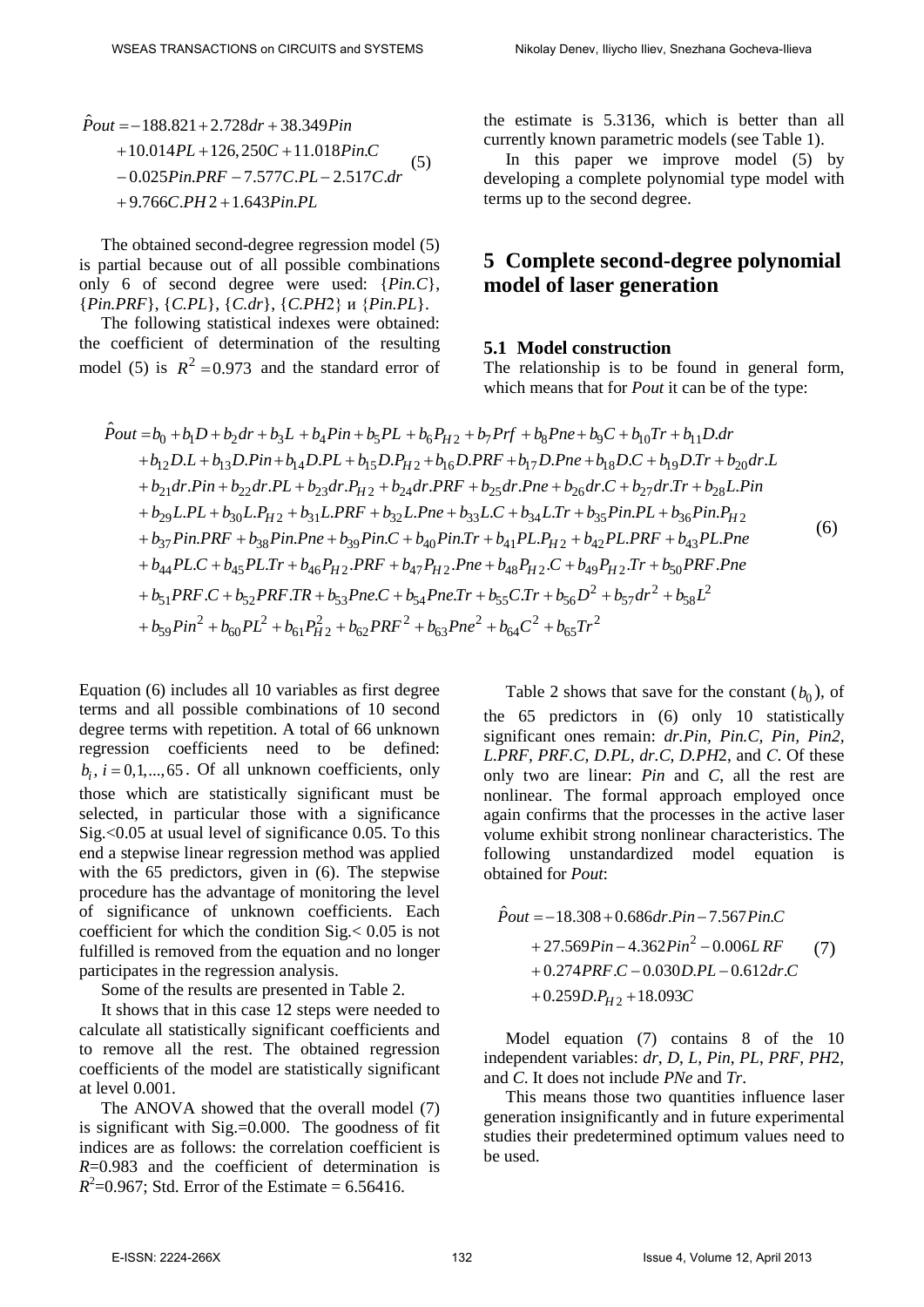|       |                         | Unstandardized |            | Standardized |          |      |           | 95.0% Confidence |
|-------|-------------------------|----------------|------------|--------------|----------|------|-----------|------------------|
|       |                         | Coefficients   |            | Coefficients |          |      |           | Interval for B   |
|       |                         |                |            |              |          |      | Lower     | Upper            |
| Model |                         | B              | Std. Error | <b>B</b> eta | t        | Sig. | Bound     | Bound            |
| 12    | (Constant)              | $-18.308$      | 5.291      |              | $-3.460$ | .001 | $-28.713$ | $-7.904$         |
|       | $dr$ <sup>-</sup> $Pin$ | 0.686          | 0.086      | 1.793        | 7.947    | .000 | 0.516     | 0.855            |
|       | $Pin_C$                 | $-7.567$       | 2.013      | $-0.480$     | $-3.759$ | .000 | $-11.526$ | $-3.609$         |
|       | Pin                     | 27.569         | 5.322      | 0.984        | 5.181    | .000 | 17.105    | 38.033           |
|       | $Pin_2$                 | $-4.362$       | 0.716      | $-0.874$     | $-6.089$ | .000 | $-5.770$  | $-2.953$         |
|       | L PRF                   | $-0.006$       | 0.001      | $-0.295$     | $-5.346$ | .000 | $-0.009$  | $-0.004$         |
|       | PRF C                   | 0.274          | 0.057      | 0.215        | 4.771    | .000 | 0.161     | 0.387            |
|       | $D$ <sub>-</sub> $PL$   | $-0.030$       | 0.006      | $-0.097$     | $-5.411$ | .000 | $-0.042$  | $-0.019$         |
|       | dr C                    | $-0.612$       | 0.135      | $-0.523$     | $-4.516$ | .000 | $-0.878$  | $-0.345$         |
|       | $D$ <sub>-</sub> $PH2$  | 0.259          | 0.065      | 0.102        | 4.005    | .000 | 0.132     | 0.385            |
|       | C                       | 18.093         | 1.434      | 0.312        | 12.621   | .000 | 15.275    | 20.912           |

Table 2. Unstandardized (B) and standardized (Beta) coefficients obtained through stepwise regression procedure in SPSS.

a. Dependent Variable: *Pout*

The results from Table 2, column Beta, allows to write the so called standardized equation

$$
\hat{P}_{out} = 1.793 \overline{dr P_{in}} + 0.984 \overline{Pin} - 0.874 \overline{Pin}^{2}
$$
  
- 0.523 \overline{dr} \cdot \overline{C} - 0.480 \overline{PinC}  
+ 0.312 \overline{C} - 0.295 \overline{LPRF} + 0.215 \overline{PRFC}  
+ 0.102 \overline{DPH2} - 0.097 \overline{DPL}\n(8)

In equation (8) the terms are included in descending order of the absolute value of their coefficients. In this equation the coefficients indicate the relative influence on *Pout* by the predictors they stand before. The application of equation (8) is discussed below.

#### **5.2 Application of the model**

The derived second-degree model will be applied for prediction of the values of *Pout* both for existing and future experiment.

#### **5.2.1 Prediction of the examined experiments**

Using model equation (7) it is possible to calculate the value of *Pout* for any experiment.

Fig. 2 compares the results of using equation (7) for prediction *Pout* for all respective experiment data. It is apparent that the confidence interval for 95% contains 96.7% of the experiment data.

As a more detailed example in Table 3 some experiment data cases are compared, including *Pout* (column 9) and calculated predicted values *PoutPre*(column 10) as per equation (7).

Column 11 shows the relative error in percent for each row. The average relative error is 7.08%. The results once again show that the nonlinearity in the processes of the laser volume is strong and there is ample ground for the development of nonlinear models.

#### **5.2.2 Prediction of future experiment**

The next step is to predict the new values of *Pout* which have not been obtained by experiments. Equation (7) can be used to predict and develop new laser sources with higher output power.

Some of the results are given in Table 4. In order to determine the direction change for the values of 8 significant quantities, we need to analyze equation (7). Table 3 shows that improving output power requires an increase of quantities D, dr, L, Pin PH2 and a decrease of PL, PRF, and C. This means that these three quantities need to be reduced so as to increase Pout. The change of their values is shown in columns 5, 7, and 8, Table 4. The calculated value of laser output power is given in column 9.

The change of laser characteristics *С* and *PRF* within 10% can lead to a change (in case of an increase) of *Pout* up to 20%. This once again shows the strong nonlinear relationship between *Pout* and on the input laser operating conditions. Such conclusions can only be drawn by developing nonlinear models.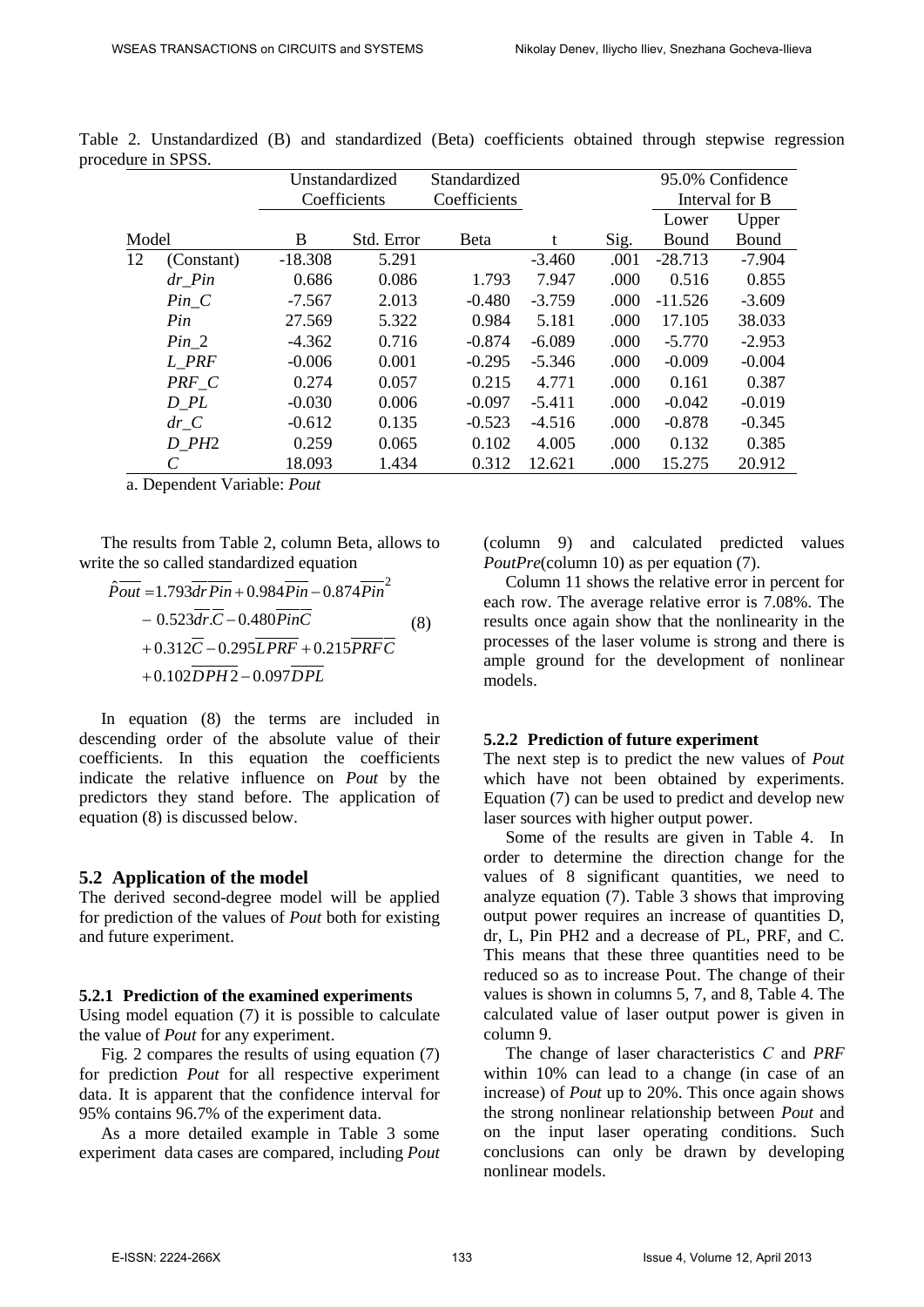

Fig. 2. Comparison between experiment values of laser output power *Pout* and those calculated using seconddegree regression model (7), denoted by *PoutPre*.

Table 3. Examples of comparison of the experiment values of laser output power *Pout* with *PrePout*, obtained using equation (7).

| ັ  |        |            |      |       |      |      |     |       |          |            |
|----|--------|------------|------|-------|------|------|-----|-------|----------|------------|
| D, | $dr$ , | L.         | Pin, | PL.   | PH2, | PRF. | C,  | Pout, | PoutPre, | $\delta$ , |
| mm | mm     | cm         | kW   | W/cm  | Torr | KHz  | pF  | W     | W        | %          |
|    | 2      | 3          | 4    |       | 6    |      | 8   | 9     | 10       | 11         |
| 58 | 58     | <b>200</b> | 4    | 10.00 | 0.6  | 13   | 1.3 | 104   | 95.77    | 7.92       |
| 58 | 58     | <b>200</b> | 5    | 12.50 | 0.6  | 15   | 1.3 | 108   | 110.52   | 2.34       |
| 58 | 58     | 200        | 4.5  | 11.25 | 0.6  | 16   | 1.3 | 110   | 103.77   | 5.66       |
| 58 | 58     | <b>200</b> | 4.5  | 11.25 | 0.6  | 17.5 | 1.3 | 112   | 103.44   | 7.64       |
| 58 | 58     | <b>200</b> | 5.   | 12.50 | 0.6  | 17.5 | 1.3 | 118   | 109.60   | 7.12       |
| 58 | 58     | <b>200</b> |      | 12.50 | 0.6  | 17.5 | 1.3 | 120   | 108.20   | 9.83       |
| 58 | 58     | 200        |      | 12.50 | 0.6  | 16.5 | 1.3 | 120   | 109.13   | 9.06       |

Table 4. Values predicted for a "hypothetical experiment" using model equation (7).

| D, | dr.          | L.  | . .<br>Pin, | PL,      | ັ<br>PH2, | PRF. | $\sim$ $\sim$<br>$\mathcal{C}$ | PoutPre, |
|----|--------------|-----|-------------|----------|-----------|------|--------------------------------|----------|
| mm | mm           | cm  | kW          | W/cm     | Torr      | KHz  | pF                             | W        |
|    | $\mathbf{2}$ | 3   | 4           |          | 6         | 7    | 8                              | 9        |
| 58 | 58           | 205 | 5.1         | 12.43902 | 0.6       | 16.0 | 1.30                           | 111.73   |
| 60 | 58           | 210 | 5.2         | 12.38095 | 0.6       | 15.5 | 1.28                           | 113.67   |
| 62 | 60           | 215 | 5.3         | 12.32558 | 0.65      | 15.0 | 1.25                           | 122.68   |
| 65 | 62           | 220 | 5.4         | 12.27273 | 0.65      | 14.8 | 1.20                           | 131.91   |
| 70 | 68           | 225 | 5.4         | 12.00000 | 0.7       | 14.0 | 1.18                           | 151.80   |
| 72 | 70           | 230 | 5.35        | 11.63043 | 0.7       | 13.5 | 1.15                           | 159.19   |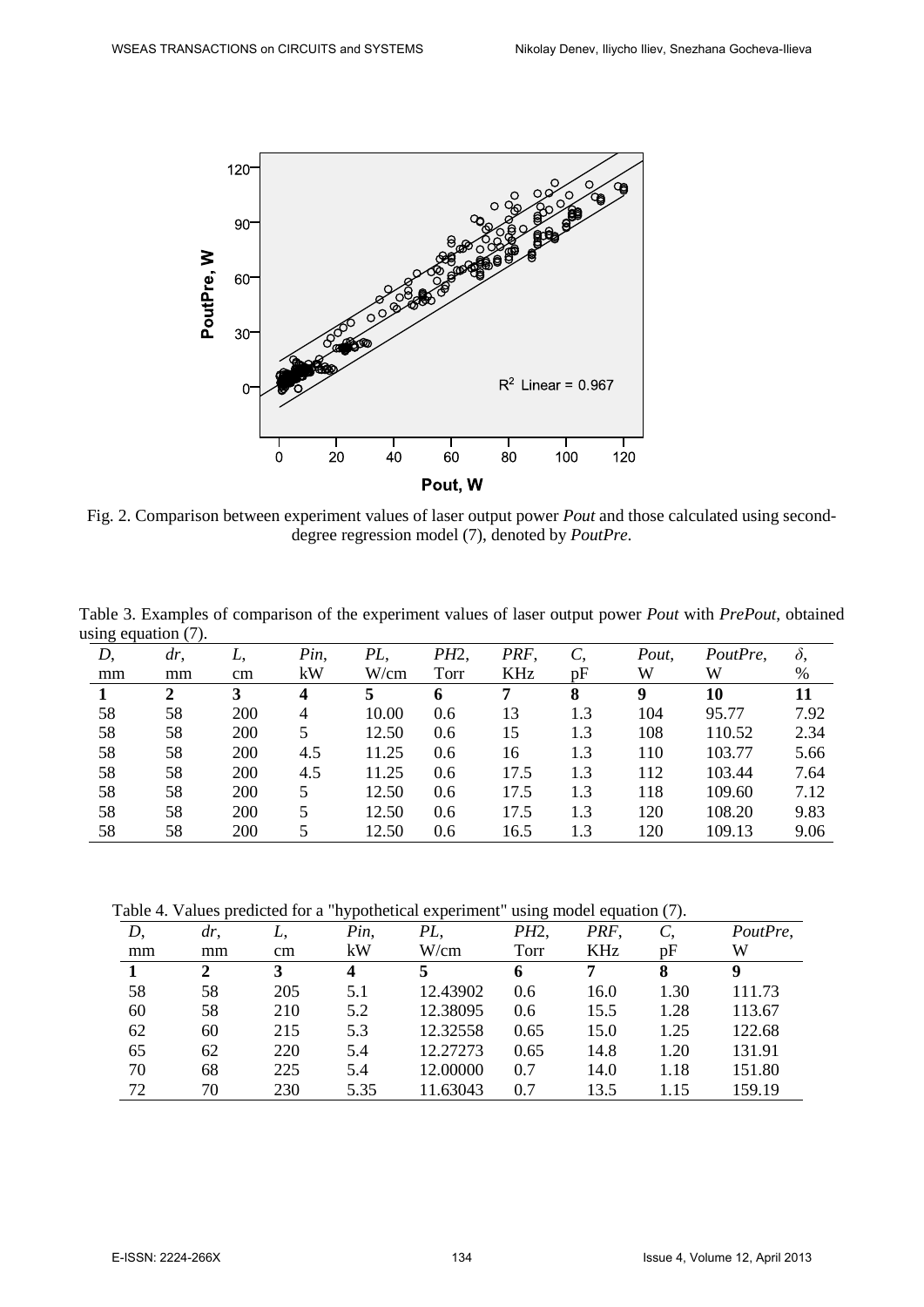#### **5.2.3 Identification of the most important dependences and physical interpretation**

The input electrical power *Pin* is of the highest importance in equation (7). It participates a total of 4 times, on its own and as a second degree, as well as in combination with two other independent variables. This means that *Pin* has the strongest influence on laser generation. Two of the items are positive and the other two - negative. This can also be concluded from equation (8) where *Pin* participates in the first three addends with the highest relative coefficients.

In order to qualitatively consider the influence of *Pin* on *Pout*, we have assigned the following fixed values to the other independent variables: *D*=60 mm, *dr*=58 mm, *L*=210 cm, *PH*2= 0.6 Torr, *PRF*=16 kHz, *C*=1.3 pF. The resulting relationship is given in Fig. 3.



Fig. 3. Dependence of *Pout* on *Pin* at the following fixed values *D*=60mm, *dr*=58 mm, *L*=210 cm, *PH*2= 0.6 Torr, *PRF*=16 kHz , *C*=1.3 pF.

As expected, the relationship is once again nonlinear with a well-defined optimum value of *Pin*. The resulting graphic clearly reflects the physical processes occurring in the laser tube when the supplied electric power is increased. Initially its influence on the processes of laser generation is positive. This is due to the increased energy of the electrons and the population of the upper laser level. After a certain critical value the negative processes take over due to the overheating of the laser tube thermo-ionizing instability of the gas discharge, thermo-chemical deterioration of the active compound, thermal population of the lower laser level. All this leads to decreased laser generation.

#### **5.3 Diagnosis of the model**

Any statistical model is adequate if the basic assumptions for its validity are met. In the case of multiple linear regression it is important to check the main theoretical requirements of the method [12, 13].

The main of these is the total behavior of the relationship, which can be linear or closed to linear with respect to the predictors. This is relevant by observing Fig. 2. The second rule is the multivariate normal distribution of the data. In our case this is difficult to check because of the very high dimension of the data cloud (65 predictors), and we assume this point is fulfilled.

The adequacy diagnostic of the regression model also requires the consideration of the distribution of the residuals which are calculated as differences between the experimental and predicted values of the dependent variable. The theoretical assumption for the regressions is that these are random quantities with normal distribution.

The histogram in Fig. 4 shows that the distribution of the standardized residuals for model (7), (8) is very close to normal with the average value close to zero, and a standard deviation of 0.987, which is nearly 1. The validation of this basic assumption shows that the model is adequate and significant factors are missing [3, 13].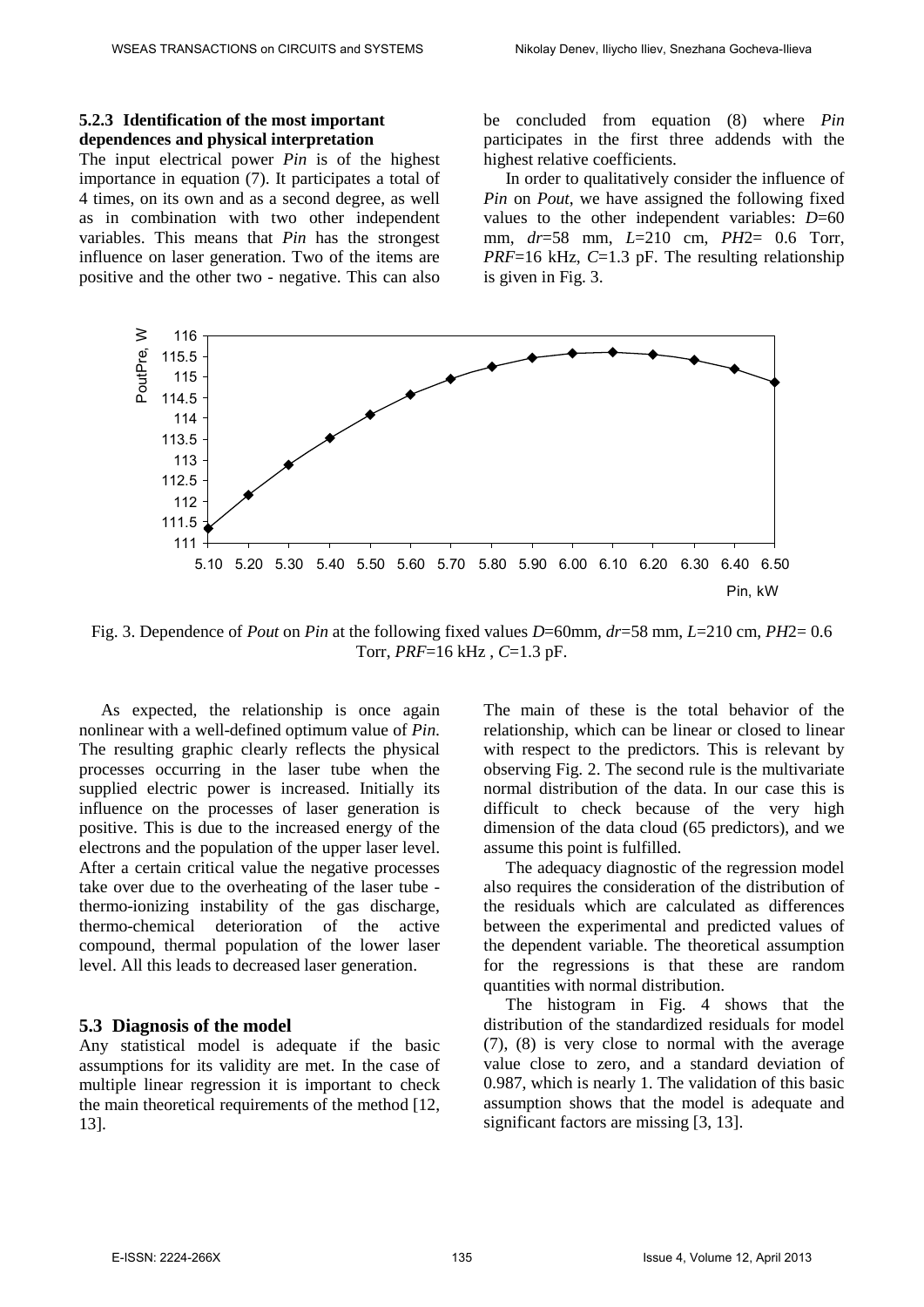

Fig. 4. Histogram of the standardized residuals of regression model (7) of *Pout*.

### **6 Classification analysis of variables**

The derived regression model (7) indicates that out of a total of 65 predictors in the general equation (6) only 10 are statistically significant. The objective of this paragraph is to establish the degree of influence each of these quantities has on *Pout*. A partial answer to this question is given by the standardized equation (8). The value of the coefficients shows the relative participation of first and second degree items. We will use the procedures of classification analysis to investigate this influence in more detail. The goal of classification analysis is to classify the variables according to specific target groups [12].

### **6.1 Classification by factor analysis**

Factor analysis is a statistical procedure which is used to reduce the number of variables describing the object of investigation to fewer independent ones called factors. Generally, one factor groups together variables which correlate strongly. The variables from different factors exhibit a week correlation between each other. We can distinguish 2 main objectives of factor analysis:

- defining the relationships between variables (classification of variables)
- reducing the number of variables needed to describe the data.

In order to perform factor analysis and to generate the factors we have used the method of Principal Component Analysis (PCA). The rotation of factors was carried out by Promax method [13, 3].

By means of SPSS software and by following the general procedure of factor analysis [3] the ten significant predictors in model (7) have been grouped into 4 factors (components). It was found that this number of factors describes 96.783% of the total set of experiment data, as it is seen in Table 5.

|                |  | Table 5. Total variance explained for 4 factors. |  |
|----------------|--|--------------------------------------------------|--|
| $C_{\alpha m}$ |  |                                                  |  |

| $\mathsf{C}\mathrm{O}\mathrm{Hip}$ |       |                     |        |  |  |  |  |  |
|------------------------------------|-------|---------------------|--------|--|--|--|--|--|
| onent                              |       | Initial Eigenvalues |        |  |  |  |  |  |
|                                    |       | $%$ of              |        |  |  |  |  |  |
|                                    | Total | Variance            | ive %  |  |  |  |  |  |
| 1                                  | 6.737 | 61.250              | 61.250 |  |  |  |  |  |
| $\overline{2}$                     | 1.622 | 14.747              | 75.996 |  |  |  |  |  |
| 3                                  | 1.505 | 13.684              | 89.680 |  |  |  |  |  |
|                                    | 0.781 | 7.103               | 96.783 |  |  |  |  |  |

The distribution of variables and their partial importance into factors is given in Table 6. The laser generation *Pout* has been added to these. As shown, 6 of the variables(*D\_PH*2, *dr\_Pin*, *Pin*, *Pin*\_2, *dr\_C* and *Pin\_C*) together with *Pout* are included in the first factor. Therefore, these variables demonstrate a strong mutual correlation and exert the strongest influence on *Pout*. The remaining 4 variables (*PRF\_C*, *L\_PRF*, *C*, and *D\_PL*) are distributed in the second, third, and fourth factor and respectively have a weaker influence on *Pout*.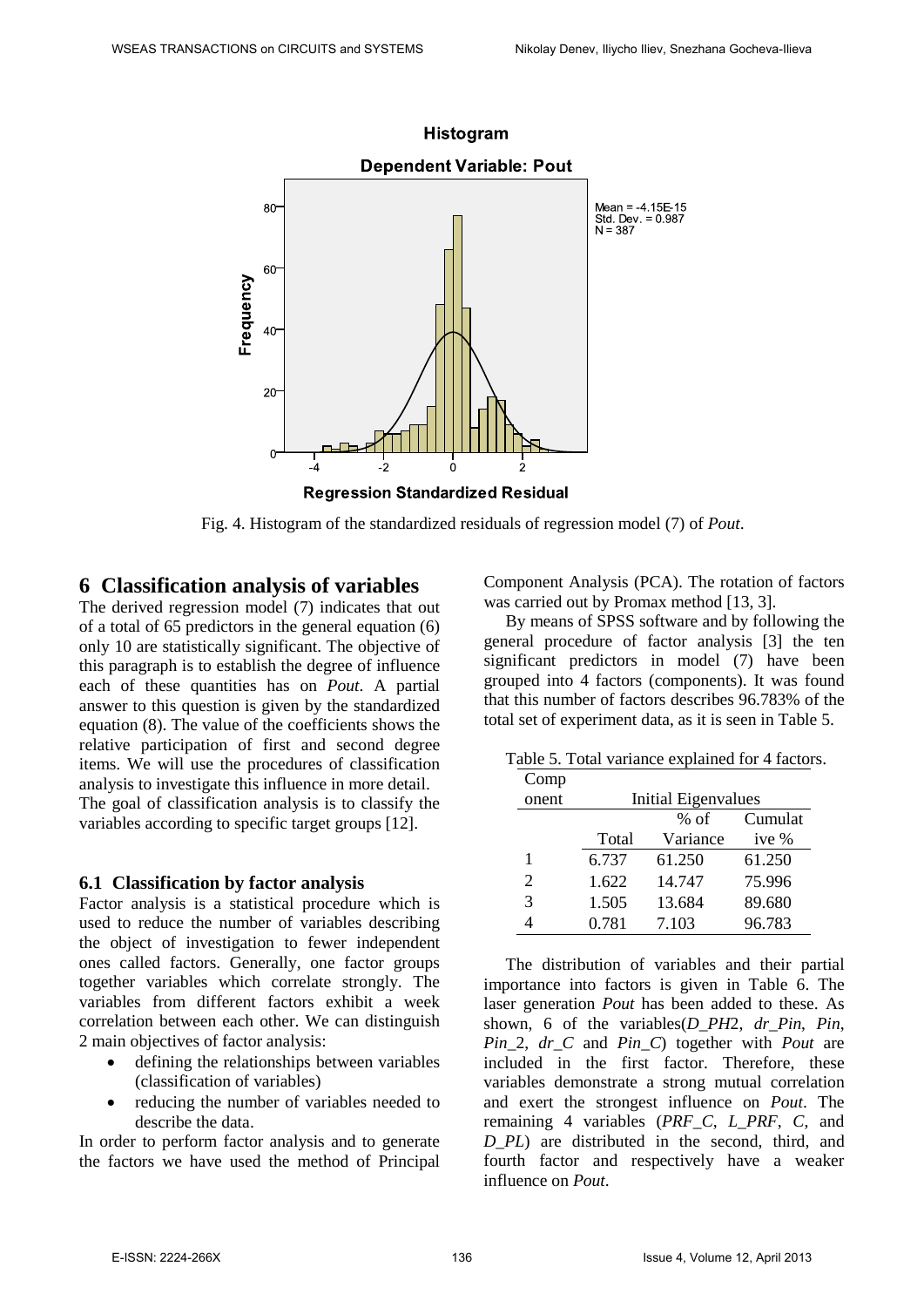|                             |       | Factor |       |       |
|-----------------------------|-------|--------|-------|-------|
| Variable                    | 1     | 2      | 3     | 4     |
| Pout                        | 1.022 |        |       |       |
| D PH <sub>2</sub>           | 1.018 |        |       |       |
| $dr$ <sub>-</sub> $Pin$     | 0.988 |        |       |       |
| Pin                         | 0.958 |        |       |       |
| $Pin_2$                     | 0.893 |        |       |       |
| $dr\_C$                     | 0.767 |        |       |       |
| $Pin_C$                     | 0.727 |        |       |       |
| PRF C                       |       | 1.000  |       |       |
| L PRF                       |       | 0.797  |       |       |
| $\mathcal{C}_{\mathcal{C}}$ |       |        | 1.036 |       |
| D PL                        |       |        |       | 0.966 |

Table 6. Grouping variables from equation (7) by factor with their corresponding factor loadings.<sup>a</sup>

a Extraction Method: Principal Component Analysis. Rotation Method: Promax with Kaiser Normalization.

#### **6.2 Classification by cluster analysis**

Cluster analysis is a multidimensional statistical procedure which involves the division or grouping of a given set of objects into similar groups (clusters or classes). All objects assigned to a given group must be similar according to a preset criterion. Elements from different groups must be different from one another. Also, the number of groups may be unknown beforehand, and there may be no known internal structure for each group [12].

From many existing cluster analysis methods we have applied the hierarchical agglomerative method, which is appropriate for  $n<$  500. The analysis was carried out by standardized variable, assuming each variable as a point in *n*-dimensional vector space, *n*=387. In the beginning each point is considered as a single cluster. Then at each step the two more similar clusters are grouped in a new cluster and so on.

In order to quantitatively assess the concept of similarity some kind of metrics (or distance) is introduced. The distance between two points is measured. The similarity or difference between clusters is determined by the distance between them. Two objects (clusters) are identical or similar when the distance between them is zero. The greater the distance, the less they are similar or identical.

The most common distances used in cluster analysis are the usual Euclidean distance, squared Euclidean distance, Chebishev distance, etc. [3, 12]. The squared Euclidean distance between the vectors in *n*-dimensional vector space was used in our analysis.

Another basic moment is the cluster method of combining two clusters in a new one. This depends on the chosen formula, defined a distance between two clusters, containing one or more points. In this analysis the average linkage between groups method was used [3, 12].

The following Table 7 shows the grouping of 10 predictors from (7) and *Pout* in 2-5 clusters.

Table 7. Cluster membership of model predictors and *Pout* in 2 to 5 clusters, obtained by Average linkage method and squared Euclidean distance.

|                         | 5 Clus | 4 Clus | 3 Clus | 2 Clus |
|-------------------------|--------|--------|--------|--------|
| Variable                | ters   | ters   | ters   | ters   |
| $dr$ <sup>-</sup> $Pin$ |        |        |        |        |
| Pin                     |        |        |        |        |
| $Pin_2$                 |        |        |        |        |
| Pout                    |        |        |        |        |
| $Pin_C$                 |        |        |        |        |
| $dr\_C$                 |        |        |        |        |
| $D$ <sub>-PH2</sub>     |        |        |        |        |
| $D$ <sub>-</sub> $PL$   | 3      | 3      |        |        |
| $\overline{C}$          | 2      | 2      | 2      |        |
| L_PRF                   |        |        | 3      | 2      |
| $PRF_C$                 |        |        | 3      | 2      |

Fig. 5 shows a dendrogram constructed using the cluster method Average linkage (Between groups) for 10 significant variables and *Pout*. It is observed that the bigger gap between clusters is in the rescaled region [10, 19]. This gives the best cluster solution of four clusters, respectively:

Cluster 1: {*Pin, dr\_Pin*, *Pin\_*2, *Pout*, *dr\_C*, *Pin\_C*, *D\_PH*2}; Cluster 2: {*L\_PRF*, *PRF\_C*}; Cluster 3: {*D\_PL*}; Cluster 4: {*C*}.

This classification is the same as per factor analysis.

#### **6.3 Discussion on classification results**

The summary of equation (7) as well as the results from factor and cluster analyses indicate that the defining laser characteristic for the behavior of laser output power *Pout* is the supplied electric power *Pin*, on its own, in second degree form, as well as in second degree combinations with other independent laser characteristics. The second more important influence have the following characteristics: geometrical dimensions *D* and *dr* (inside diameters of the tube and of the diaphragms, respectively),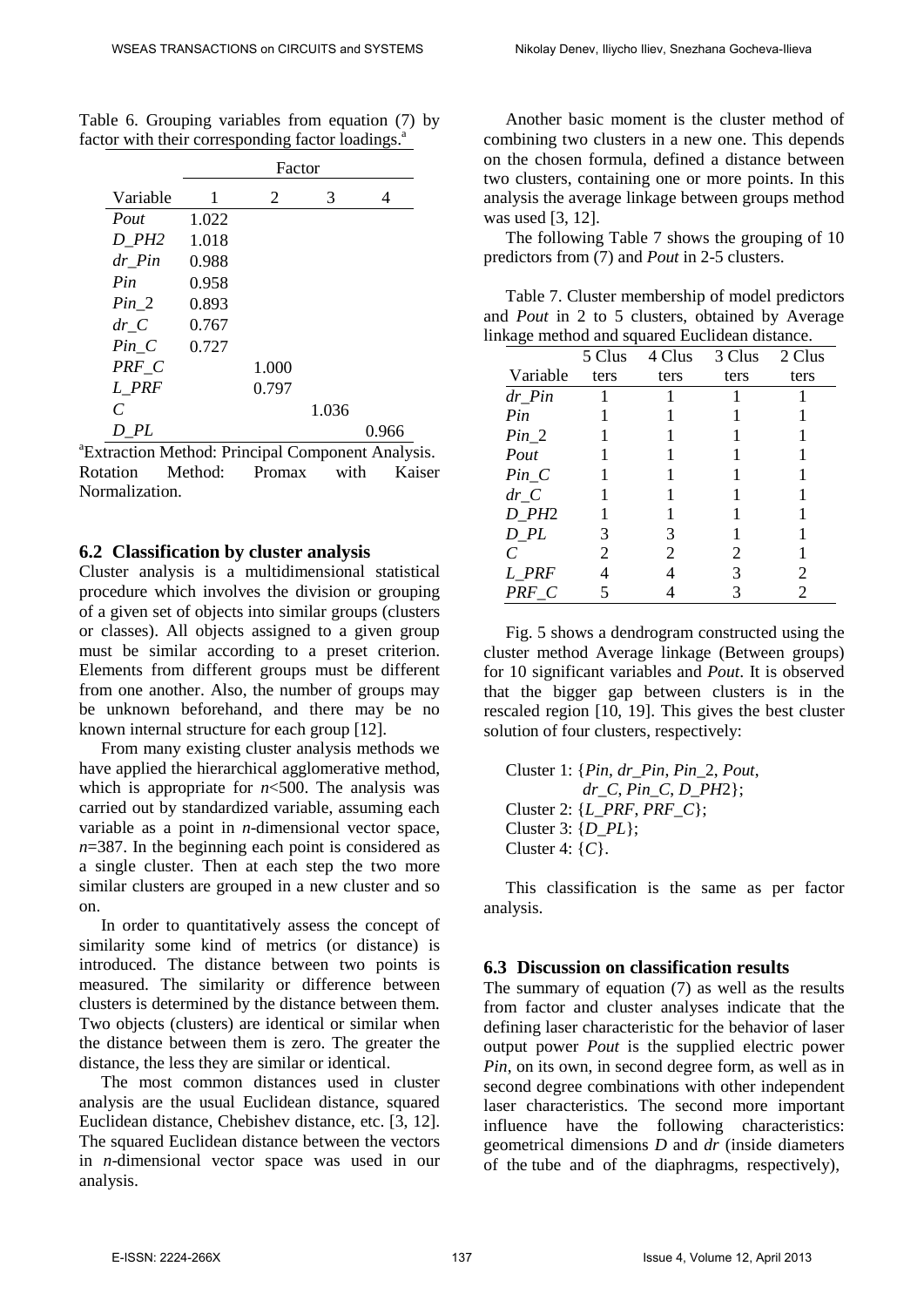

Fig. 5. Dendrogram from cluster analysis showing the influence if predictors in (7) on laser generation *Pout*.

the hydrogen pressure *PH*2 and the equivalent capacitance of the capacitor battery *C*.

These results have to be taken into account in planning and guiding experiments in order to increase the average laser generation *Pout* of existing and future copper bromide lasers of the investigated type.

# **7 Conclusion**

It is the first time a parametric nonlinear polynomial model of second degree has been developed for the output power of a CuBr laser by using 10 input laser characteristics. By applying the stepwise procedure a regression model is derived for 65 initial predictors. The model includes 8 out of a total of 10 input independent variables. The adequacy of the developed regression model has been checked. It has been established that with regard to highpowered lasers there is very good fit between experiment results and the predictions obtained using the model with an average relative error of 7%. The influence of 8 significant variables on laser generation has been analyzed. It has been determined that the supplied electric power *Pin* has the strongest influence on laser generation. The developed regression model has been used to predict new, non-existent laser sources. This would reduce the time and costs needed for the development of laser devices with higher output generation.

#### *References:*

- [1] N. V. Sabotinov, "Metal vapor lasers," in *Gas Lasers*, edited by. M. Endo and R. F. Walter, CRC Press, Boca Raton, 2006, pp. 450-494.
- [2] C. E. Webb, J. D. C. Jones, *Handbook of Laser Technology and Applications*, Vol. 1-3, Institute of Physics Publishing, London, 2004.
- [3] S. G. Gocheva-Ilieva, I.P. Iliev, *Statistical Models of Characteristics of Metal Vapor Lasers*, Nova Science Publisher, New York, 2011.
- [4] I. P. Iliev, S. G. Gocheva-Ilieva, D. N. Astadjov, N. P. Denev, N. V. Sabotinov, Statistical approach in planning experiments with a copper bromide vapor laser, *Quantum Electronics*, Vol. 38, No 5, 2008, pp. 436-440.
- [5] I. P. Iliev, S. G. Gocheva-Ilieva, D. N. Astadjov, N. P. Denev, N. V. Sabotinov, Statistical analysis of the CuBr laser efficiency improvement, *Optics and Laser Technology*, Vol. 40, No 4, 2008, pp. 641-646.
- [6] S. G. Gocheva-Ilieva, I. P. Iliev, Parametric and nonparametric empirical regression models: case study of copper bromide laser generation, *Mathematical Problems in Engineering*, Vol. 2010, Article ID 697687, 2010, pp. 1-15.
- [7] N. P. Denev, I. P. Iliev, Nonlinear parametric model of the output laser power of copper bromide laser, *Journal of the Technical University – Sofia, Plovdiv branch,*